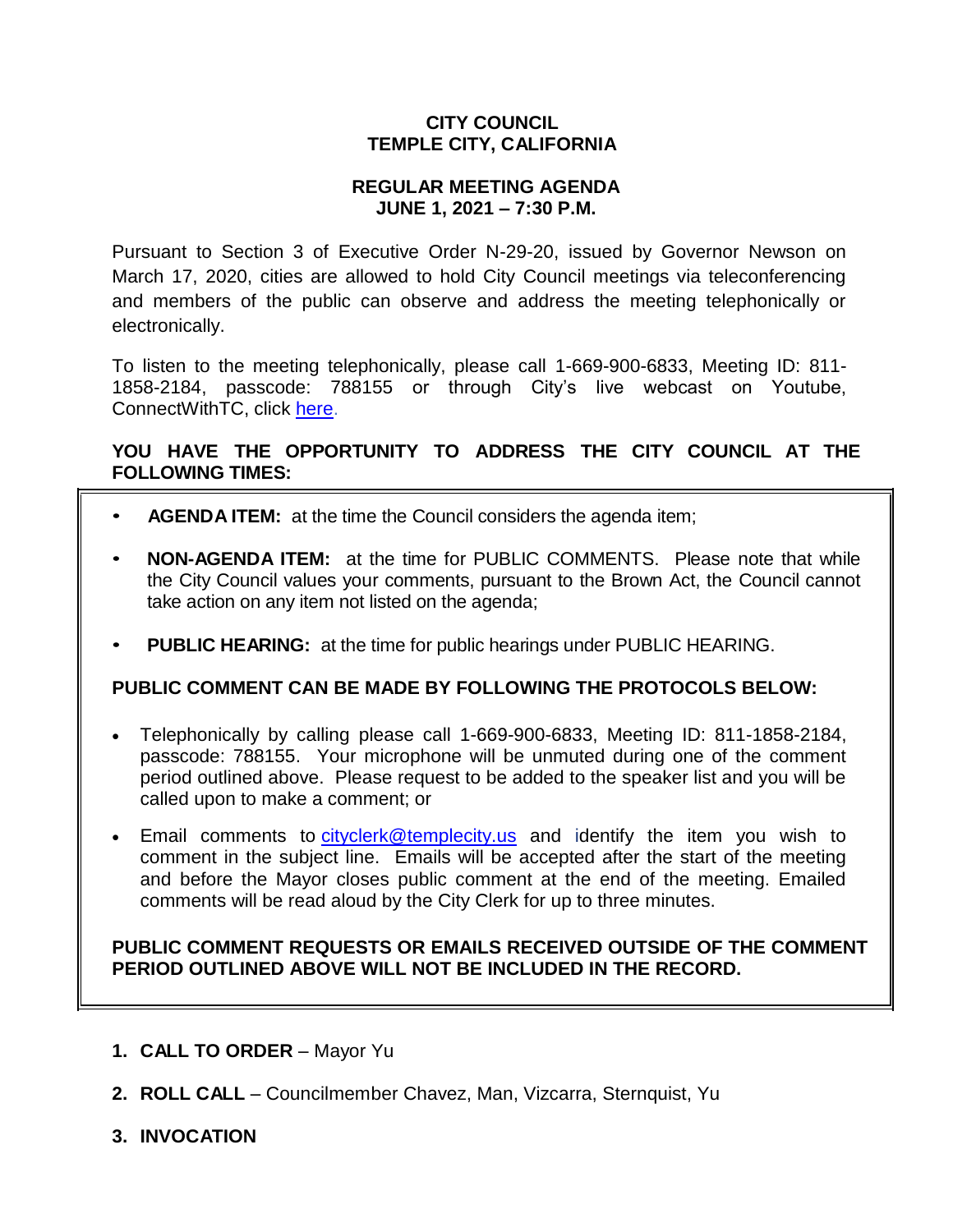# **4. PLEDGE OF ALLEGIANCE**

### **5. CEREMONIAL MATTERS – PRESENTATIONS** – None

### **6. PUBLIC COMMENTS ON ITEMS NOT LISTED ON THE AGENDA**

The City Council will now hear public comments regarding items **not listed** on the agenda. The procedure to address the City Council is highlighted on the first page of this agenda. This section is limited to 30 minutes total.

# **7. CONSENT CALENDAR**

All Consent Calendar items may be approved in a single motion as recommended unless removed for further discussion. If members of the City Council or persons in the audience wish to discuss any matters listed on the Consent Calendar, please address them at this time.

Recommendation: Approve Items A through E per recommendations.

# A. [APPROVAL](https://www.ci.temple-city.ca.us/DocumentCenter/View/16326/02-7A_CCM---2021-05-18) OF MINUTES

The City Council is requested to review and approve the Minutes of the Regular City Council Meeting of May 18, 2021.

Recommendation: Approve.

#### B. [PLANNING COMMISSION ACTIONS](https://www.ci.temple-city.ca.us/DocumentCenter/View/16319/03-7B_PC-Actions---from-2021-5-11)

The City Council is requested to receive and file the actions of the Planning Commission Regular Meeting of May 11, 2021.

Recommendation: Receive and file.

# C. [SECOND READING AND ADOPTION OF ORDINANCE NO. 21-1055](https://www.ci.temple-city.ca.us/DocumentCenter/View/16320/04-7C_Grocery-Store-Ordinance_Second-Reading-w-attachments)  [AMENDING ARTICLE 9-1T \(SPECIAL USES\) OF THE ZONING CODE](https://www.ci.temple-city.ca.us/DocumentCenter/View/16320/04-7C_Grocery-Store-Ordinance_Second-Reading-w-attachments)  [RELATED TO NEW GROCERY STORES](https://www.ci.temple-city.ca.us/DocumentCenter/View/16320/04-7C_Grocery-Store-Ordinance_Second-Reading-w-attachments)

The City Council introduced the proposed ordinance with modification (i.e., deleting the requirement that recycling facility be located indoors) for first reading by title only and scheduled the second reading for June 1, 2021.

Recommendation: The City Council is recommended to waive further reading and adopt Ordinance No. 21- 1055 amending Article 9-1T (Special Uses) of the Zoning Code related to new grocery stores.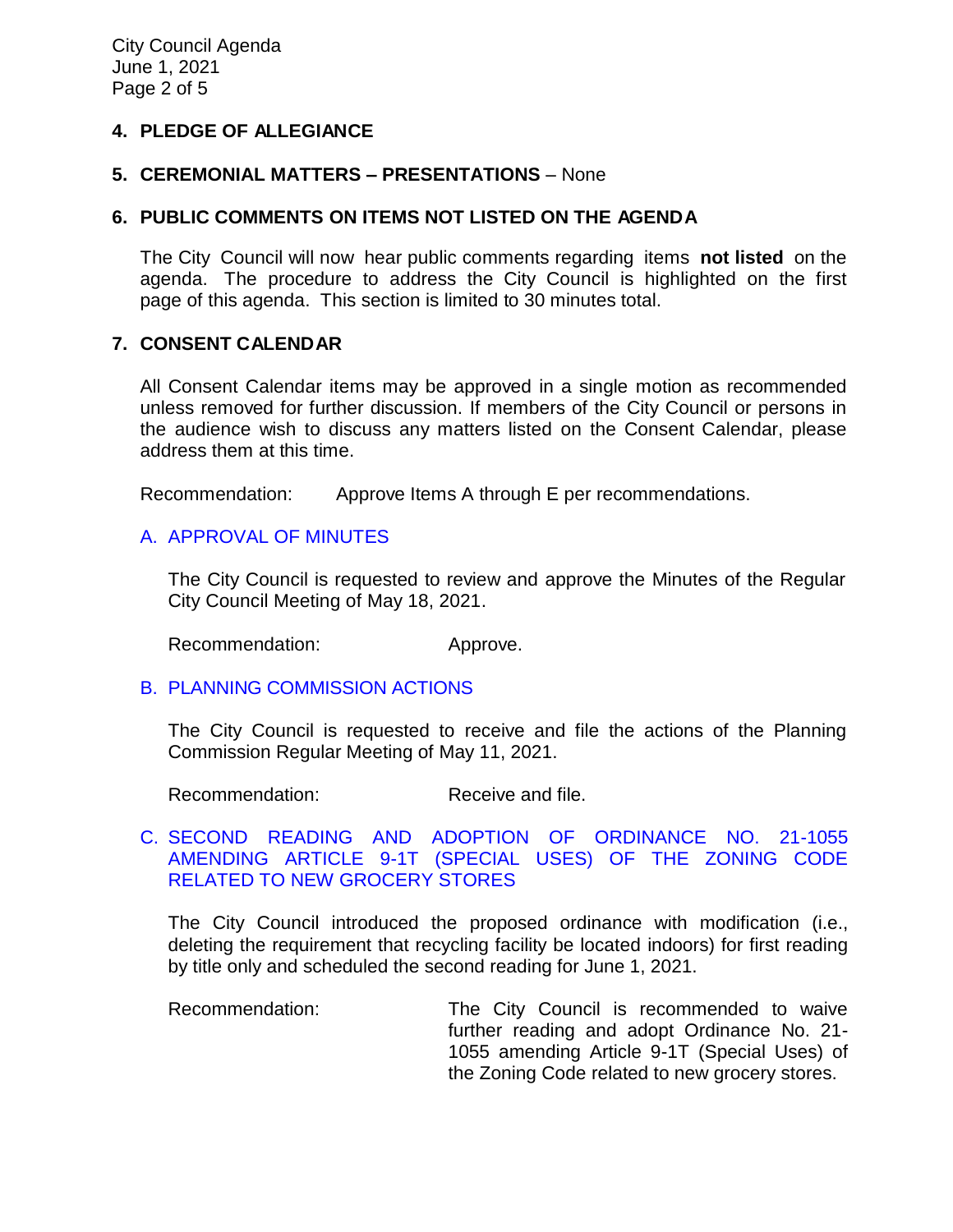### D. [APPROVAL OF AGREEMENT WITH THE SAN GABRIEL VALLEY HUMANE](https://www.ci.temple-city.ca.us/DocumentCenter/View/16321/05-7D_San-Gabriel-Valley-Humane-Society_Staff-Report-w-attachments)  [SOCIETY FOR ANIMAL CONTROL, SHELTER, AND LICENSING SERVICES](https://www.ci.temple-city.ca.us/DocumentCenter/View/16321/05-7D_San-Gabriel-Valley-Humane-Society_Staff-Report-w-attachments)

The City Council is requested to approve the agreement with San Gabriel Valley Humane Society to provide animal control, shelter, and licensing services for Fiscal Year 2021-2022.

Recommendation:

- 1. Approve a new agreement between the City of Temple City and the San Gabriel Valley Humane Society (SGVHS) for animal control, shelter, and licensing services for Fiscal Year (FY) 2021-22 (Attachment "A"); and
- 2. Authorize the City Manager to execute the agreement.

# E. [ADOPTION OF RESOLUTION NO. 21-5531](https://www.ci.temple-city.ca.us/DocumentCenter/View/16322/06-7E_Reso-No-21-5531-060121---Warrants--Demands-FY-2020-2021) APPROVING PAYMENT OF BILLS [FOR FISCAL YEAR 2020-21](https://www.ci.temple-city.ca.us/DocumentCenter/View/16322/06-7E_Reso-No-21-5531-060121---Warrants--Demands-FY-2020-2021)

The City Council is requested to adopt Resolution No. 21-5531 authorizing the payment of bills.

Recommendation: Adopt Resolution No. 21-5531.

- **8. PUBLIC HEARING**  None
- **9. UNFINISHED BUSINESS** None

#### **10. NEW BUSINESS**

### A. [DISCUSS AND CONSIDER ADOPTION OF A RESOLUTION EXPRESSING A](https://www.ci.temple-city.ca.us/DocumentCenter/View/16323/07-10A_Vote-of-No-Confidence-Los-Angeles-County-District-Attorney-George-Gascon-w-attachment)  [VOTE OF NO CONFIDENCE IN LOS ANGELES COUNTY DISTRICT](https://www.ci.temple-city.ca.us/DocumentCenter/View/16323/07-10A_Vote-of-No-Confidence-Los-Angeles-County-District-Attorney-George-Gascon-w-attachment)  [ATTORNEY GEORGE GASCON](https://www.ci.temple-city.ca.us/DocumentCenter/View/16323/07-10A_Vote-of-No-Confidence-Los-Angeles-County-District-Attorney-George-Gascon-w-attachment)

The City Council is requested to discuss the attached resolution and the issues presented.

appropriate.

Presenter: City Manager

Recommendation: Adopt the proposed resolution or provide staff such other direction as the Council deems

**11. UPDATE FROM CITY MANAGER**

# **12. UPDATE FROM CITY ATTORNEY**

**13. COUNCIL REPORTS REGARDING AD HOC OR STANDING COMMITTEE**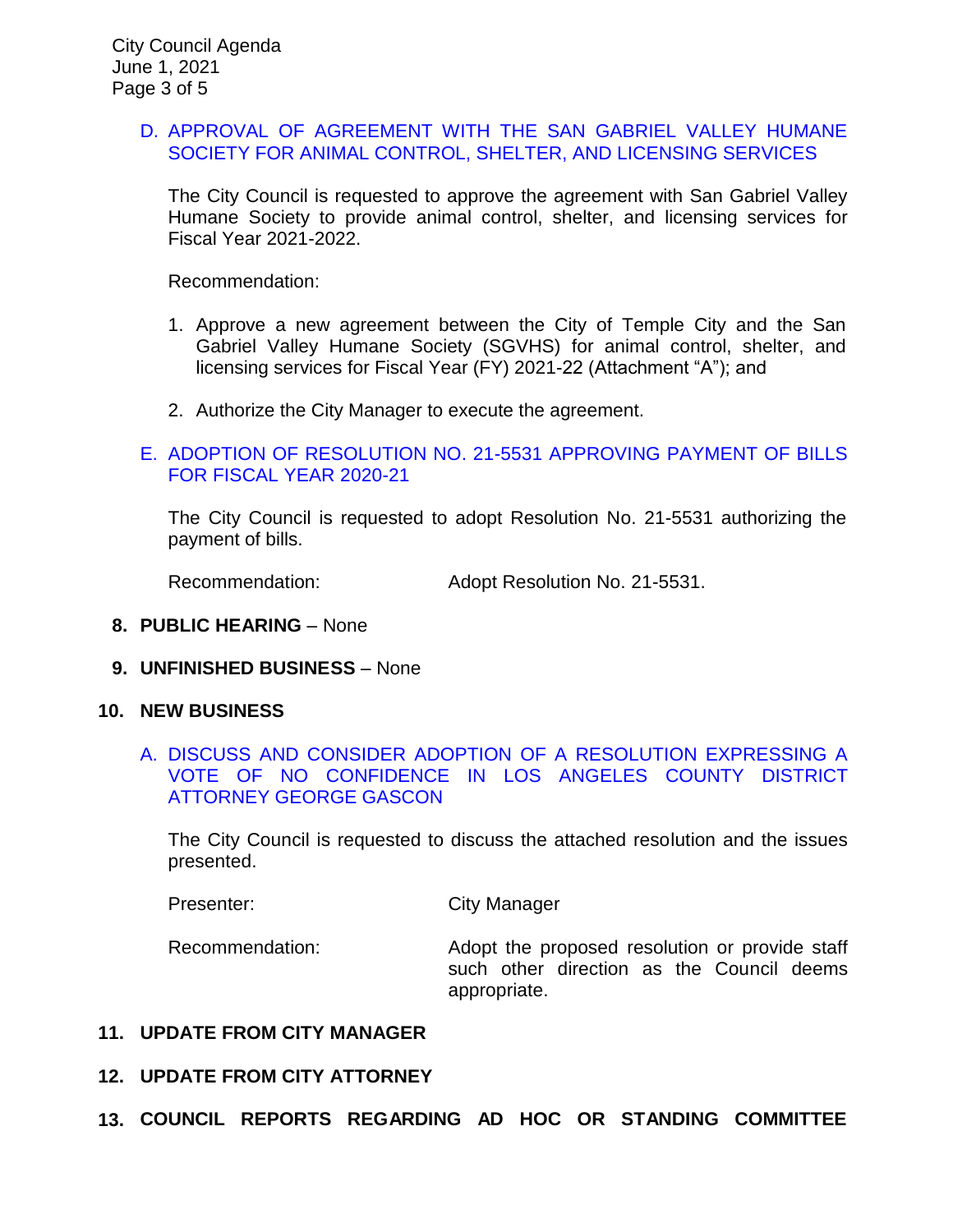City Council Agenda June 1, 2021 Page 4 of 5

# **MEETINGS**

- A. SCHOOL DISTRICT/CITY STANDING COMMITTEE (Councilmember Man and Councilmember Chavez) – Formed 1/3/2012
- B. LAS TUNAS DOWNTOWN REVITALIZATION STANDING COMMITTEE (Councilmember Chavez and Mayor Yu) – Formed 2/18/2014
- C. FUTURE DEVELOPMENT OF CITY PROPERTIES STANDING COMMITTEE (Mayor Yu and Councilmember Man) – Formed 2/18/2014
- D. AUDIT STANDING COMMITTEE (Councilmember Chavez and Mayor Yu) – Formed 7/15/2014
- E. FACILITIES, PUBLIC WORKS, AND INFRASTRUCTURE STANDING **COMMITTEE** (Mayor Yu and Councilmember Man) – Formed 4/4/2017
- F. PRIMROSE PARK ART ELEMENT AD HOC (Councilmember Vizcarra and Mayor Yu) – Formed 5/19/20
- G. CITY BASED HOMELESS PLAN STANDING COMMITTEE (Councilmember Vizcarra and Mayor Pro Tem Sternquist) – Formed 3/16/21

# **14. COUNCIL ITEMS SEPARATE FROM THE CITY MANAGER'S REGULAR AGENDA**

- A. COUNCILMEMBER CHAVEZ
- B. COUNCILMEMBER MAN
- C. COUNCILMEMBER VIZCARRA
- D. MAYOR PRO TEM STERNQUIST
- E. MAYOR YU

# **15. RECESS TO SUCCESSOR AGENCY TO THE TEMPLE CITY COMMUNITY DEVELOPMENT AGENCY MEETING**

# **16. ADDITIONAL PUBLIC COMMENTS ON ITEMS NOT LISTED ON THE AGENDA**

The City Council will now hear additional public comments regarding items not listed on the agenda. The procedure to address the City Council is highlighted on the first page of this agenda.

# **17. ADJOURNMENT**